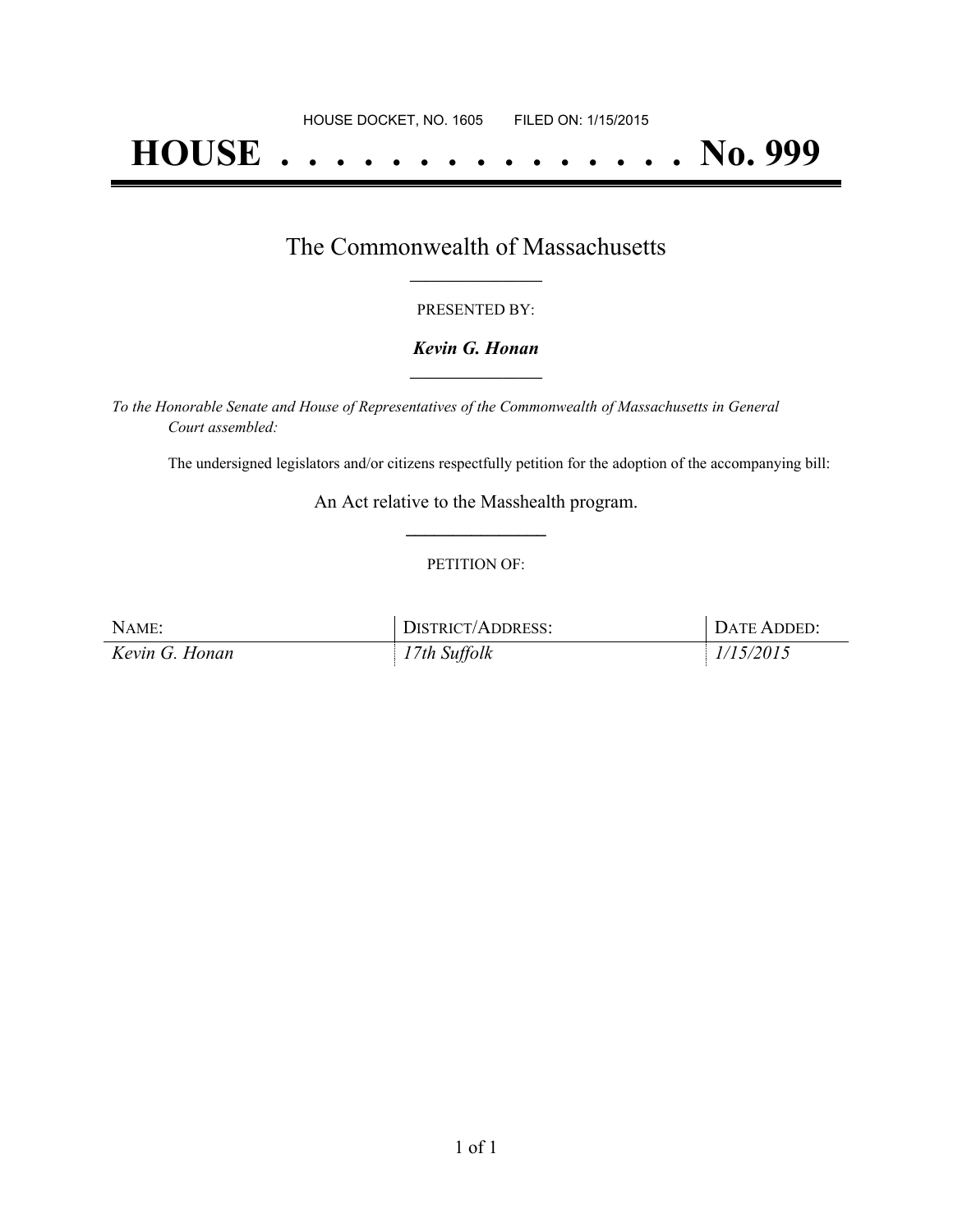By Mr. Honan of Boston, a petition (accompanied by bill, House, No. 999) of Kevin G. Honan that the center for health information and analysis report the weighted average payer rate for each acute care hospital. Health Care Financing.

## The Commonwealth of Massachusetts

**In the One Hundred and Eighty-Ninth General Court (2015-2016) \_\_\_\_\_\_\_\_\_\_\_\_\_\_\_**

**\_\_\_\_\_\_\_\_\_\_\_\_\_\_\_**

An Act relative to the Masshealth program.

Be it enacted by the Senate and House of Representatives in General Court assembled, and by the authority *of the same, as follows:*

|  | SECTION 1. Section 16 of the chapter 12C of the General Laws, as appearing in the |  |  |
|--|-----------------------------------------------------------------------------------|--|--|
|  |                                                                                   |  |  |

2 2012 Official Edition, is hereby amended by adding the following subsection:-

3 (d) The center shall publicly report the weighted average payer rate for each acute care 4 hospital in the commonwealth. The weighted average payer rate shall be defined as the average

5 of the sum of inpatient revenue per discharge and outpatient revenue per visit received by the

6 hospital from commercial carriers, MassHealth, and the Medicare program, as weighted by the

7 net patient service revenue payer mix of commercial carriers, so-called, MassHealth and

8 Medicare, respectively. The report shall also include the median weighted average payer rate for

9 all acute care hospitals in the commonwealth.

10 SECTION 2. Section 67 of chapter 118E of the General Laws, as so appearing, is hereby 11 amended by adding the following subsection:-